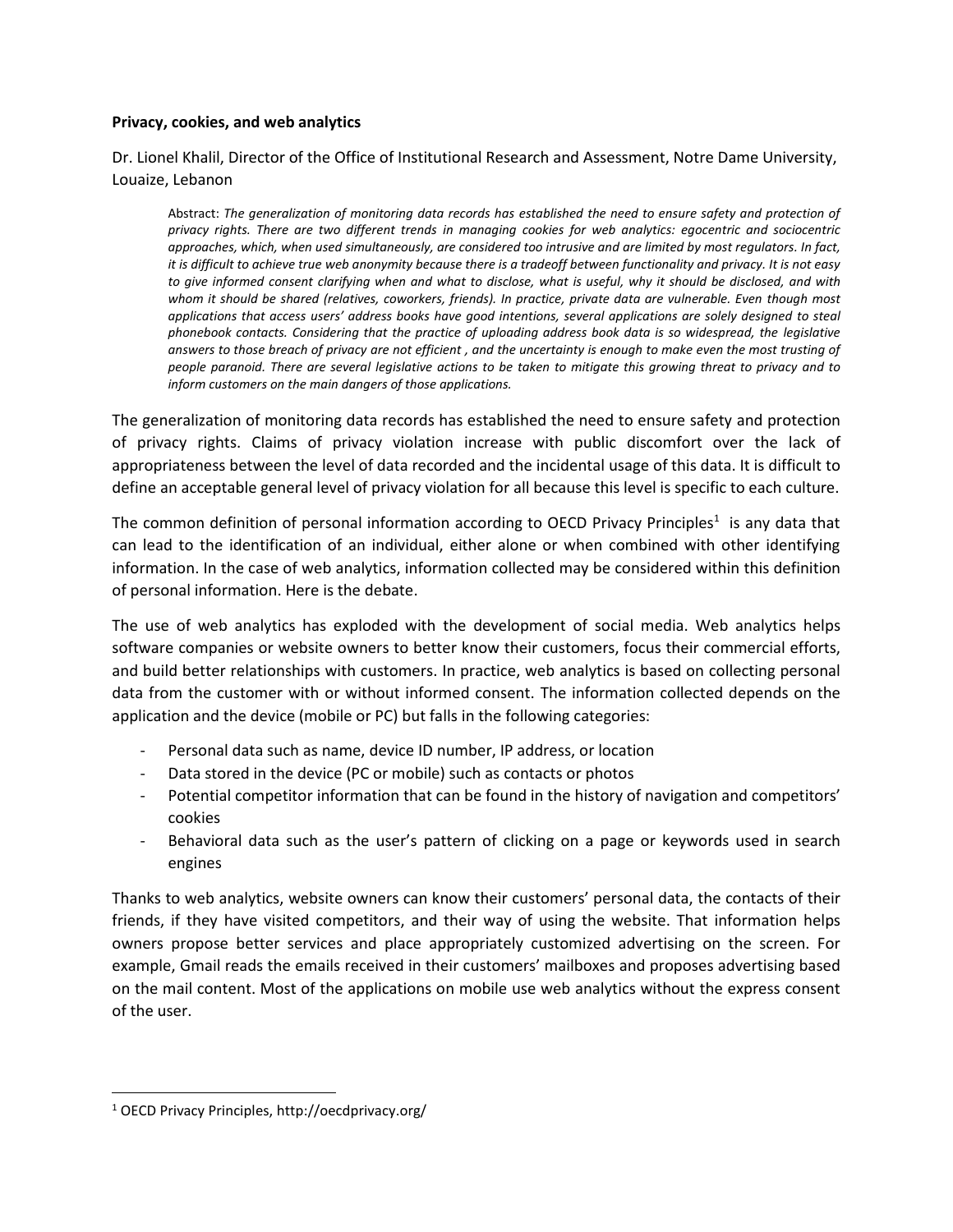There are two different trends in web analytics<sup>2</sup>. The first one, an egocentric approach, reflects the traditional forensic trend of identifying the profiles and the behaviors of individuals, trailing them, their friends, their connections, and their daily activities to create a sound portrait of them, and using them as viral vectors to promote a product or a service. The second trend, a sociocentric approach, is a normative trend to characterize the imprint of a person by his or her behavior and reduce this personal information's imprint into predefined, normalized, and schematic categorical sets that might be used to target the individual specifically with a generic product fitting his or her current need.

In Part I, we will discuss the conflict between profiling people and their right for anonymity. In Part II, we will present the need for a legal framework to monitor and limit the use of web trackers such as cookies.

## Part I – Profiling a person and the right for anonymity

Users tend to have very contradictory behavior when they face the issue of privacy. On one hand, many users publicize each and every part of their private life, but on the other hand, they have a general sense of privacy violation.

## $1$  – The right of anonymity

l

In general, does the law enforce anonymity? Even the right to freedom of movement, expressed by Article 13 of the Universal Declaration of Human Rights and recognized in many countries, does not necessarily guaranty the freedom of movement to be exercised under anonymity. There are a few legal statuses in several countries that allow full anonymity. In the health sector, there is donor anonymity of body organs, elective abortion, and anonymous child birth. In the press, the reporter's privilege has always been legally defined as the professional right to maintain the anonymity of sources because this relationship furthers the free flow of information to the public. In special cases, some auxiliaries of justice and some witnesses can benefit from anonymity as well. In literature, an anonymous work is a work published by an author who decides to remain anonymous for a variety of reasons and publishes the work either under a pseudonym or under no name at all. This collection of specific examples is not exhaustive, but it shows that anonymity is seen as an exception more than a general principle.

There is also a significant difference between the lawful collection of data under confidentiality and real, global anonymity. Entities such as medical professionals, employers, state bodies, lawyers, and accountants have the authority to collect data on people, and such data are indeed kept secret. This confidentiality is the consequence of the principle of finality for any collection of personal data. The responsibility of confidentiality is bound by professional obligation. Rather than recognizing a full right for anonymity, the general principles of law recognize a general right for privacy in any interaction with other bodies of the society. This right for privacy seems a fair balance between the need to identify citizens in their interaction with society and the legitimate need for anonymity of each person.

<sup>&</sup>lt;sup>2</sup> Facebook, Twitter et les autres... p174, by Christine Balagué, David Fayon, PEARSON VILLAGE MONDIAL (26 février 2010) ISBN-13: 978-2744064197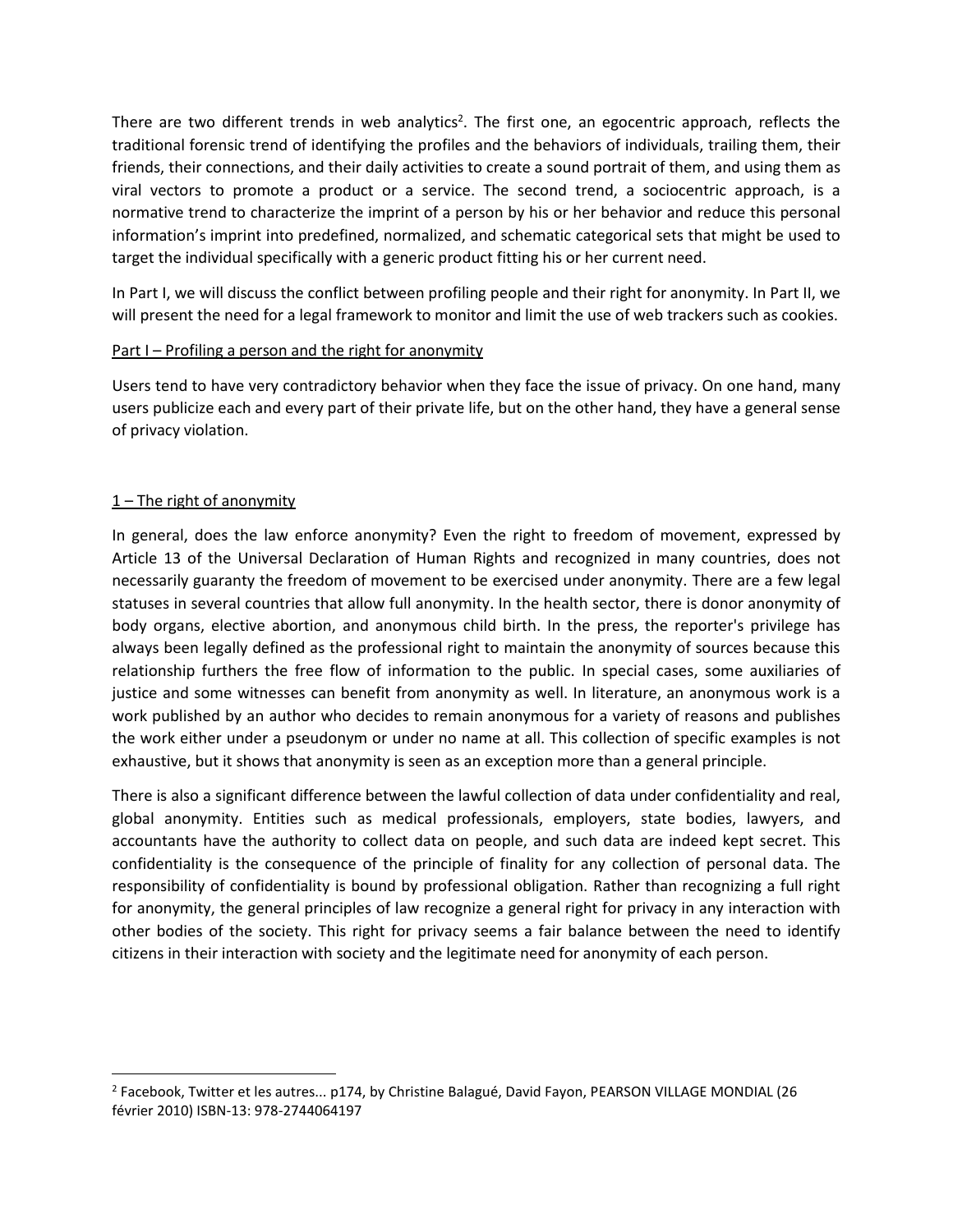Privacy is widely protected since 1980 by states' laws and more generally thanks to the guidance of the model law from the OECD Privacy Guidelines of 1980<sup>3</sup> and the APEC Privacy Framework of 2004.

In May 2014, a major change in internet privacy came from a ruling of the European Union's highest court, the European Court of Justice, which ruled that internet search companies must respect a "right to be forgotten." This "right to be forgotten" requires anonymity in data that have been collected in the past, but this right does NOT imply that the collection of the data was illegal. The main issue affected by this ruling concerns press reports of names of convicted individuals who have rightfully served their time. Several years after their release, those convicted persons can request that their name be removed from the online archives of newspapers. There is balance between a legitimate need to save information and the resulting prejudice when dissemination of this information becomes harmful for the formerly convicted individuals trying to begin a peaceful life.

# 2 – The use and abuse of personal information to profile individuals

 $\overline{\phantom{a}}$ 

Social network businesses are centered on the exploitation of personal information. A specific example of this is Truecaller, which commercializes the aggregation of personal contacts from users' address books. Phone owners do require their contacts' permission to put their name and numbers in their address book contacts. However, by aggregating the personal contacts of their users, Truecaller has legitimate access to a wide phone database. Any person can request to be removed from the shared phone database of Truecaller, but by default, any name and number available from TrueCaller users are in the shared database.

Another example of commercial exploitation of personal information is the 2012 Path Scandal<sup>4</sup>, which involved the right to access address books of clients. This right is essential to most "Find my friends on this service" features. The popular Path app was caught uploading and permanently storing people's entire address books on Path's servers without requesting any permission.

In a recent study from Peter Gilbert et al.<sup>5</sup>, Duke University has shown Apps' general violation of privacy by employing a traffic-monitoring utility called mitmproxy to observe the data flowing between apps and the internet. Out of 30 popular apps, 15 send information such as personal contacts, microphone capture, camera capture, or location without the consent of the user to the owner of the application.

App developers and owners defend themselves against claims of privacy violation with the following line of defense: First, app developers and owners protect themselves with a data privacy policy or an enduser license agreement resulting in explicit but mostly uninformed consent. Second, they argue that the access to the personal information is officially and technically allowed by Apple or Android. Third, they argue that web analytics robots access and read the personal information, but robots do not copy the personal information, and there is no human access to the personal information.

<sup>&</sup>lt;sup>3</sup> OECD guidelines on the protection of privacy and transborder flows of personal data, by OECD (1980); APEC Privacy Framework, APEC (2004);

<sup>4</sup> *Path CEO apologizes for address book uploading, deletes all user data, and updates app with privacy controls*, By Nathan Ingraham on February 8, 2012,http://www.theverge.com/2012/2/8/2785217/path-ios-address-bookupload-ceo-apology

<sup>5</sup> *Automating Privacy Testing of Smartphone Applications*, by Peter Gilbert, Byung-Gon Chun, Landon P. Cox, Jaeyeon Jung Duke University, Intel Labs retrieved from http://www.cs.duke.edu/~lpcox/TR-CS-2011-02.pdf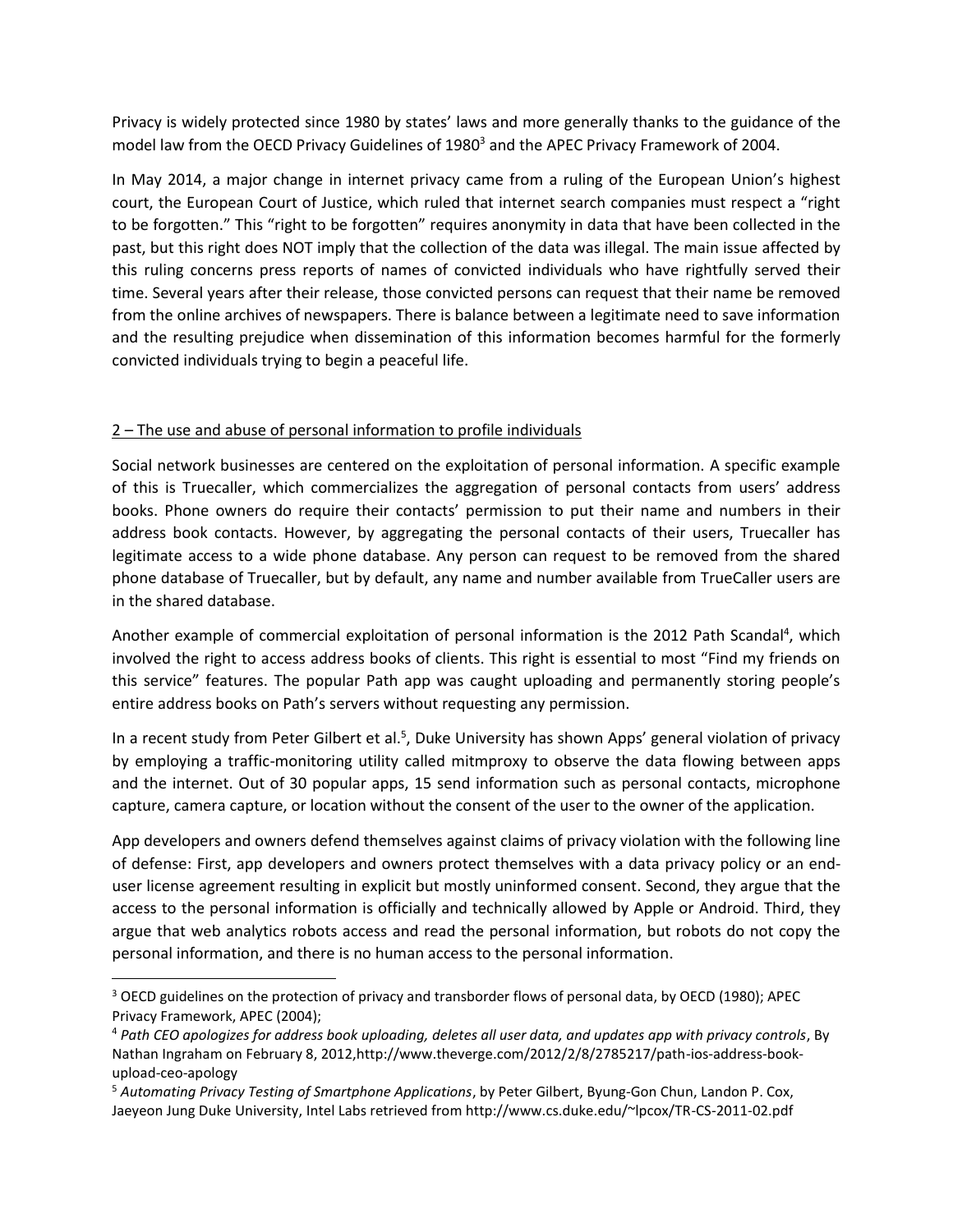Here is the debate about permission and consent. If the door of your garden is not locked, does it imply that someone can rightfully enter in your garden to take photos and come into your house?

For Daniel J. Solove<sup>6</sup>, privacy self-management is the right to notice, access, and consent regarding the collection, use, and disclosure of personal data. Even well-informed individuals face structural problems that reduce their capacity to appropriately manage their privacy. Often an individual is limited to managing separate privacy rights for each entity (website, apps, etc.) that collects and uses personal data. Moreover, an individual person is often not able to conceptualize the real threat to privacy through the aggregation of several pieces of information over a period of time by different entities. Finally, it is difficult to assess harm in the long term while balancing it with immediate benefits.

In contrast, Hoofnagle et al<sup>7</sup> describes the interventions to support consumer privacy interests as paternalistic judgments that individuals cannot make proper decisions for themselves. Merely giving consumers some legal or technical mechanism to block such data collection and tracking is paternalistic because it intervenes in the natural market ecosystem between users and websites.

There is a tradeoff between functionality and privacy. Nevertheless, the complex dilemma with consent remains between the idea that express consent to collect, use, and disclose personal data is often not very meaningful and the idea that paternalistic measures deny people the freedom to make consensual choices about their data.

# Part II – The need for a legal framework to monitor and limit the use of web trackers such as cookies

Cookies were designed around 1990 and were initially designed to keep track of browser-server interaction during a session on a website or between two sessions. In 1995, the Internet Engineering Task Force (IETF) initiated a standardization process for cookies<sup>8</sup>. In 2000, the IETF published the RFC 29653 "HTTP State Management Mechanism"<sup>9</sup>, which specified a way to create a session with HTTP requests and responses.

This began to raise both security and privacy concerns when third parties started to read them. There is limited support for confidentiality, integrity, and authentication in the way cookies are used, and because they are used to store core information about interaction with the website, the possibilities for misusing cookies are very real and are sometimes exploited. They can be misused mainly for profiling.

 $\overline{\phantom{a}}$ 

<sup>9</sup> HTTP State Management Mechanism, IETF RFC 2965, published in 2000, available at: http://www.ietf.org/rfc/rfc2965.txt

<sup>&</sup>lt;sup>6</sup> John Marshall Harlan Research Professor of Law, George Washington University Law

School, Solove, Daniel J., Privacy Self-Management and the Consent Dilemma (November 4, 2012). 126 Harvard Law Review 1880 (2013); GWU Legal Studies Research Paper No. 2012-141; GWU Law School Public Law Research Paper No. 2012-141. Available at SSRN: http://ssrn.com/abstract=2171018

<sup>&</sup>lt;sup>7</sup> Behavioral Advertising: The Offer You Cannot Refuse (August 28, 2012), by Hoofnagle, Chris Jay and Soltani, Ashkan and Good, Nathan and Wambach, Dietrich James and Ayenson, Mika. Harvard Law & Policy Review 273 (2012); UC Berkeley Public Law Research Paper No. 2137601. Available at SSRN: http://ssrn.com/abstract=2137601 <sup>8</sup> *HTTP Cookies: Standards, privacy, and politics,* by David Kristol, ACM Transactions on Internet Technology, 1(2), 2001, pp.151–198, available at: http://www.cs.stevens.edu/~nicolosi/classes/sp10-cspriv/ref5-1.pdf